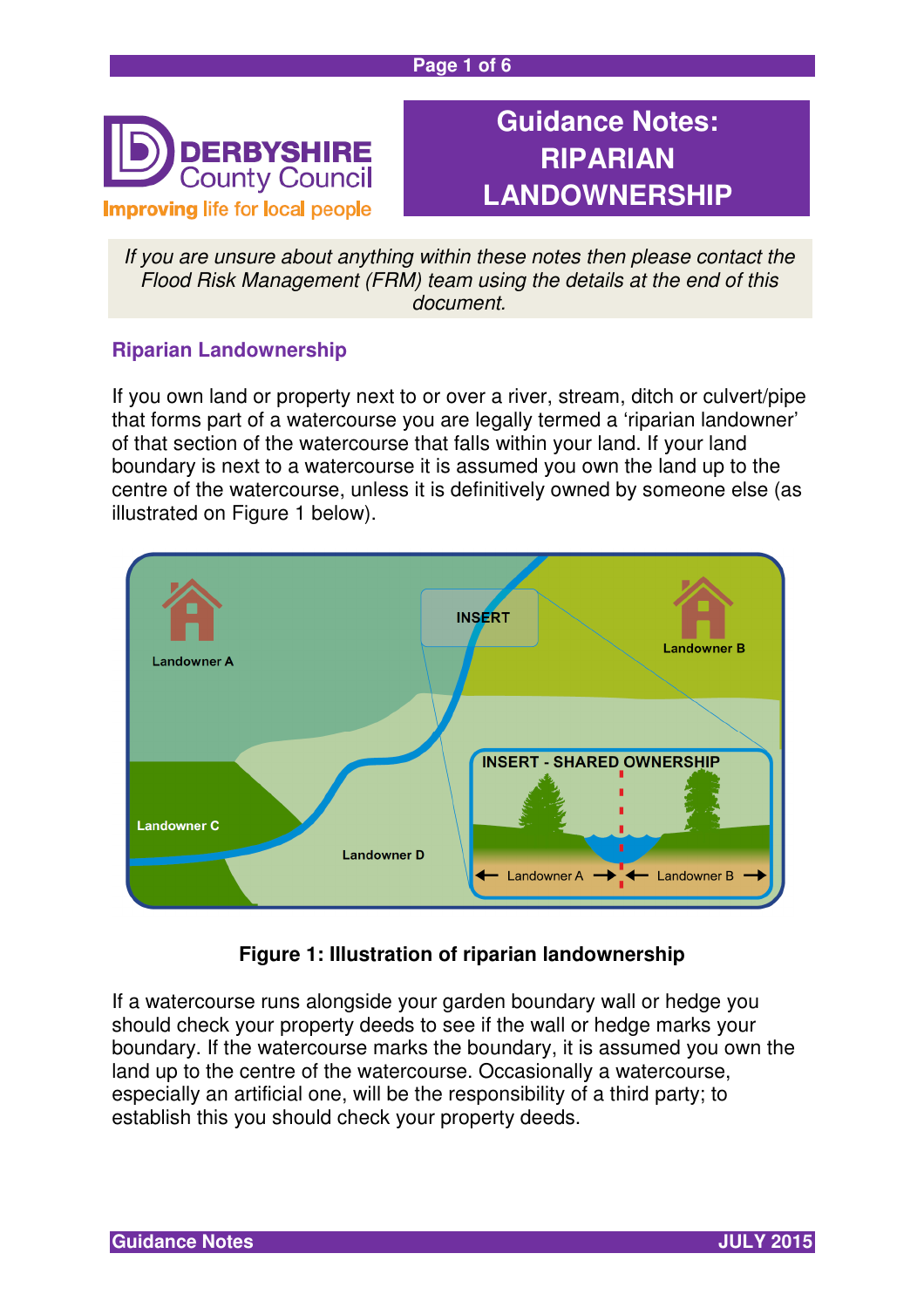## **Living on the Edge**

The Environment Agency have produced a document that summarises rights and responsibilities of riverside ownership called **'Living on the edge'**<sup>1</sup> available online.

'Living on the edge' also summarises the role of Risk Management Authorities (RMAs), who are responsible for flood risk management and flood defences and explains how you can work with these organisations to protect and enhance the natural water environment.

## **Rights and Responsibilities**

All riparian landowners have the same rights and responsibilities.

#### Your rights as a riparian landowner



- Water should flow onto or under your land in its natural quantity and quality. The water should not be taken out of a watercourse if it could lead to a lack of water for those who need it downstream. It also means that a person cannot carry out activities that could lead to pollution of the water and therefore reduce the natural water quality within a watercourse.
- You have the right to protect your property from flooding, and your land from erosion. However, you should check with the County Council or Environment Agency before you start any work, particularly if you propose undertaking works on or adjacent to a watercourse or river.
- You may have a right to abstract a certain volume of water from the watercourse. You are advised to check with the Environment Agency.
- You may have the right to fish in your watercourse. You are advised to check with the Environment Agency as to whether you require a licence.

 $\overline{a}$ 

<sup>1</sup> www.gov.uk/government/publications/riverside-ownership-rights-andresponsibilities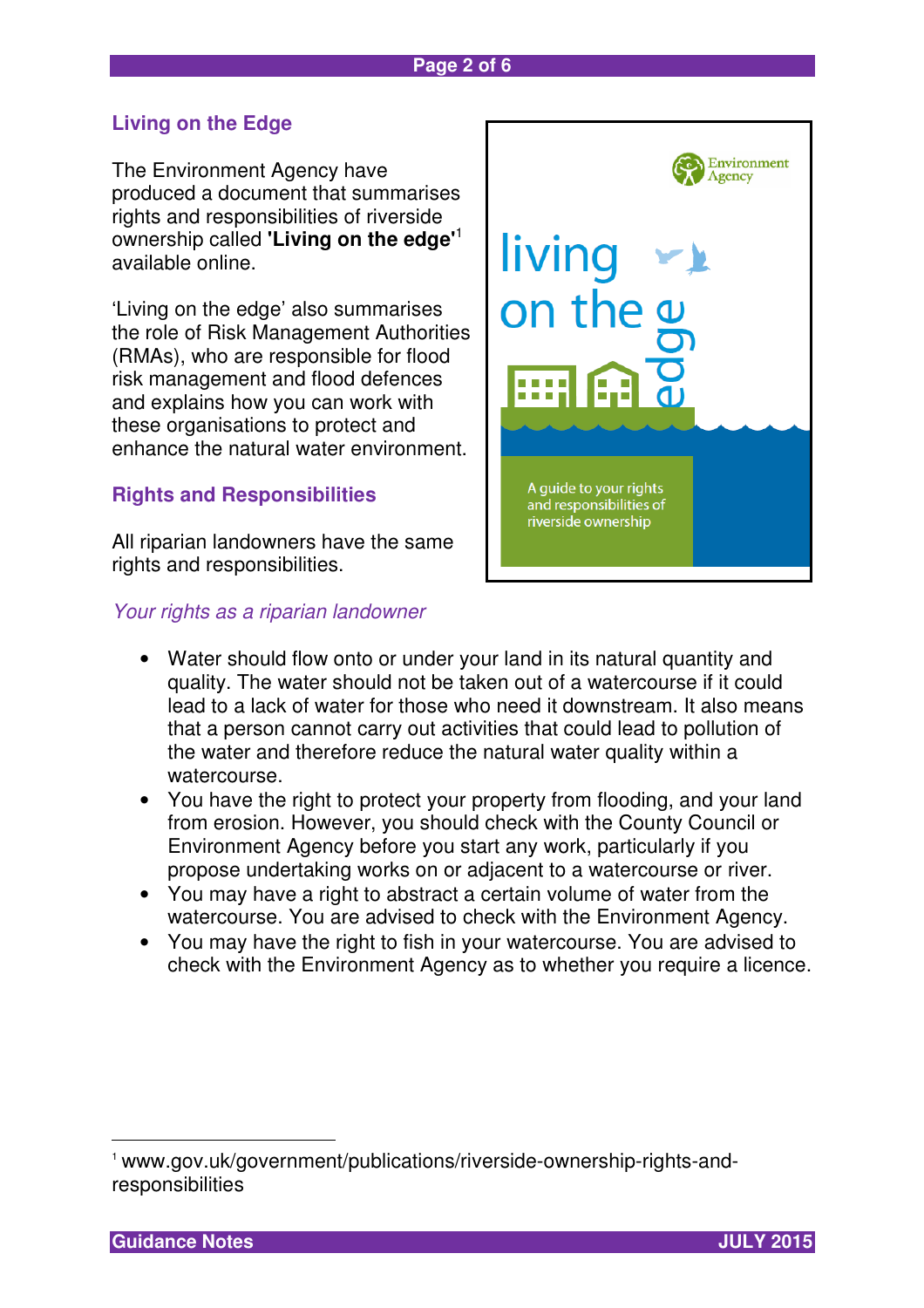## Your responsibility as a riparian landowner

- You have a duty to pass on water through your land without any obstruction, pollution or diversion which may affect the rights of others. Others, including adjoining riparian landowners also have the right to receive water in its natural quantity and quality.
- You must accept floodwater through your land, even if these are caused by inadequate capacity downstream. A landowner has no duty in common law to improve the drainage capacity of a watercourse they own.
- You are responsible for maintaining the bed and banks of the watercourse and the trees and shrubs growing on the banks and must clear anything that could cause an obstruction and increase flood risk.
- You must keep any structures, such as culverts, trash screens, weirs and mill gates clear of debris. They may be vital for flood protection.
- You are responsible for protecting your property from water that seeps through natural or artificial banks. Where this damages a flood defence, you may be required to pay for repairs.
- You must control invasive alien species such as Japanese knotweed.
- As a riparian landowner you also have a responsibility to manage your own flood risk.



**Poorly maintained watercourse** 



Well maintained watercourse

For more information regarding roles and responsibilities please refer to 'Living on the edge'.

## **Frequently asked questions**

## Am I a riparian landowner?

If you own land that a watercourse (river/ditch/dyke/pipe/culvert/etc.) flows through you are likely to be the riparian landowner. If you are unsure whether you are a 'riparian landowner' then please check your property deeds. If you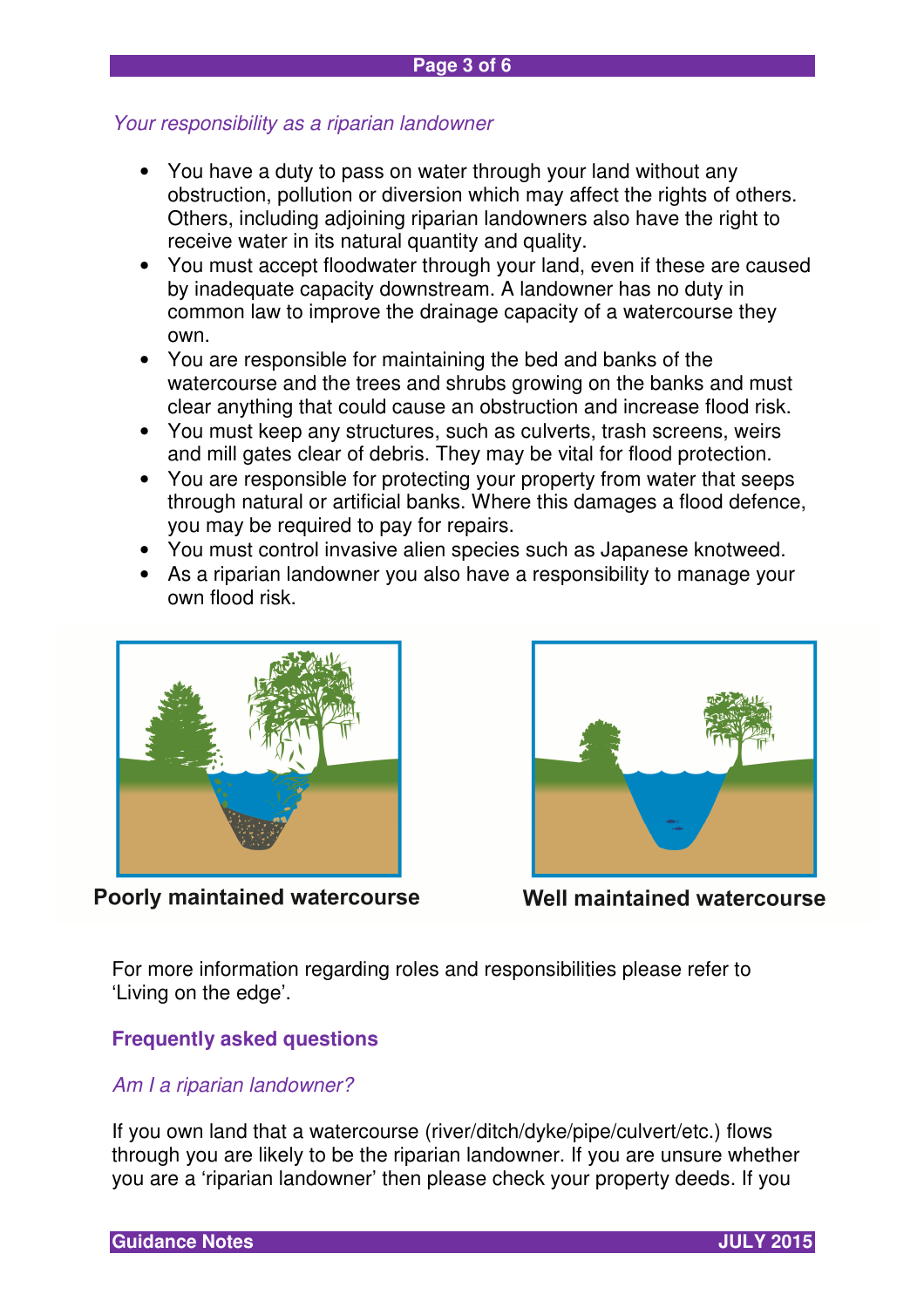are still unsure then please contact the FRM team using the details at the end of this guidance.

## Are the County Council a riparian landowner?

The County Council do not own any watercourses except parts of those that flow through land owned by the County Council. The County Council are therefore the riparian landowner of that section of watercourse and have riparian responsibilities like any other riparian landowner. Where a watercourse passes beneath the Highway the Highways Authority (County Council for all non-Trunk Roads) would maintain that section of watercourse to limit the impact on the public Highway. The County Council would not own that section of land however. For more information please refer to the **Highways Statutory Duties and Vested Powers Guidance Notes**.

#### My neighbour is not fulfilling their duty as a riparian landowner?

If you think that a neighbouring landowner is not fulfilling their duties as a riparian landowner, and this may be causing or exacerbating flood risk, then there are steps that can be taken to help mitigate the situation. This includes discussing your concerns with your neighbouring landowner, advising them of their riparian responsibilities and pointing them in the direction of 'Living on the edge'. If you wish to obtain further support and guidance you can contact the FRM team using the details at the end of this guidance.

#### Can the County Council enforce my neighbour to fulfil their riparian duties?

The County Council has permissive powers under Section 25 of the Land Drainage Act to enter land to undertake emergency works to mitigate flooding/flood risk. Permissive powers would only be exercised under extreme circumstances. The County Council would only consider exercising their permissive powers once all other forms of communication had been exhausted and would not be undertaken without a full understanding of the benefits/risks involved and relevant internal approval gained. For further information please refer to the **Enforcement Powers Guidance Notes**.

#### What level of maintenance is required of my section of watercourse?

Section 25 of the Land Drainage Act specifies that you must let water flow through your land without any obstruction or diversion which affects the rights of others. Receiving landowners have a right to receive water in its natural quantity. If you are unsure about the level of maintenance that you need to undertake please refer to 'Living on the edge' or contact the FRM team on the details at the end of this guidance.

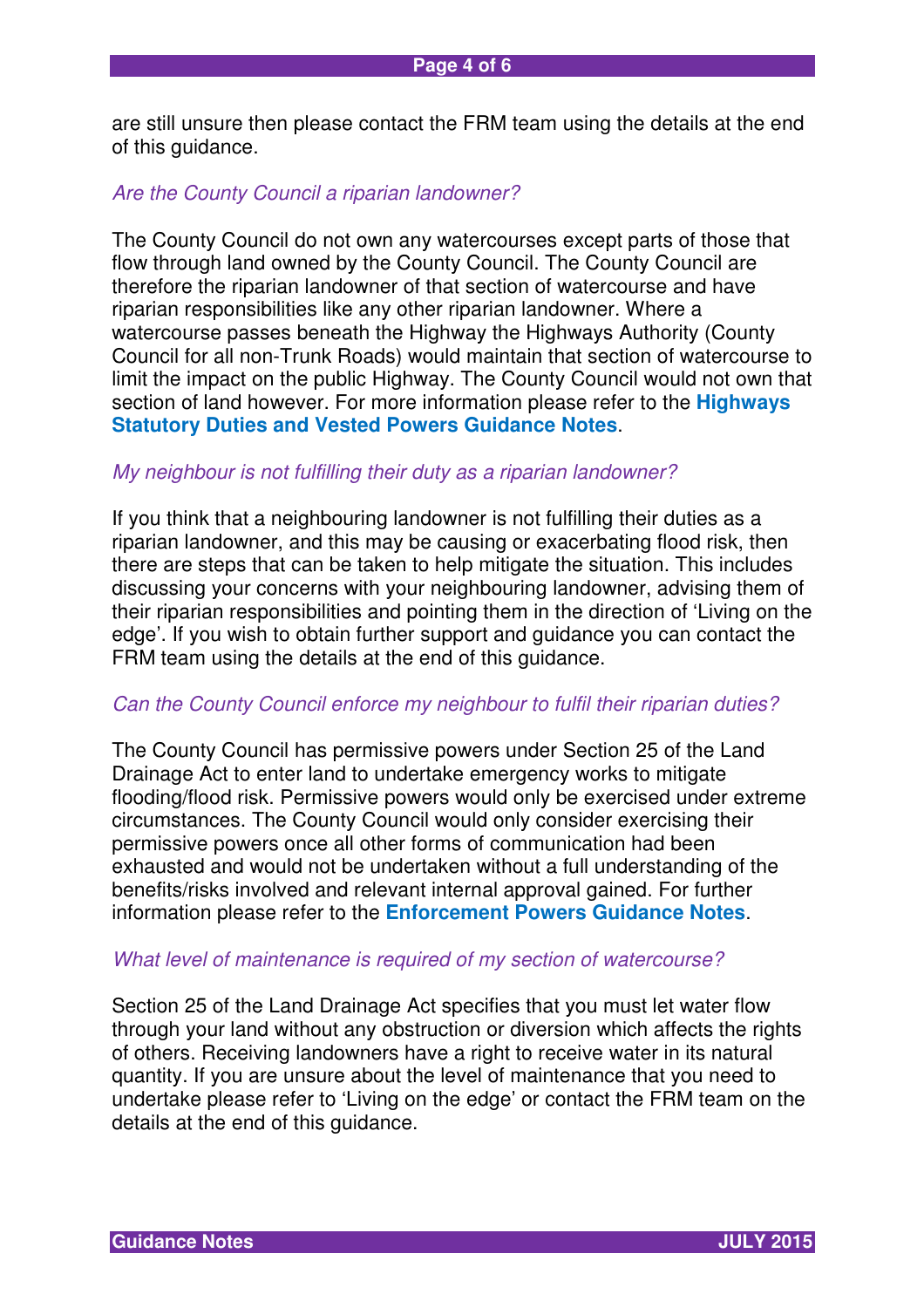Please remember that any works may require Land Drainage Consent from the County Council's FRM team (or even in some cases the Environment Agency) and when undertaking any works you should have due regard for the water environment (wildlife, habitat and invasive plants). For information relating to invasive plants please refer to the **government website**<sup>2</sup> .

If you have any concerns or doubt then please contact the FRM team.

#### Is a culvert or land drain classed as an ordinary watercourse? The culvert/land drain passes beneath my property, who is responsible to maintain it?

An 'ordinary watercourse' is a watercourse that is not part of a main river and includes rivers, streams, ditches, drains, cuts, culverts, dikes, sluices, sewers (other than public sewers within the meaning of the Water Industry Act,1991) and passages, through which water flows.

Sometimes there are networks of isolated land drainage located within agricultural land which discharge to ground and have no connectivity to a waterbody. Such drainage is not classified as an ordinary watercourse.

The riparian landowner is responsible to maintain the section or ordinary watercourse which passes through their land.

## Can I fill in a section of ditch that flows only for part of the year or divert the flow of a culvert or ditch within my property boundary?

If you wish to make an amendment to or work within close proximity to a ditch, dyke, culvert, river or watercourse then you may require consent under the Land Drainage Act (1991). Please contact the FRM team or visit the website www.derbyshire.gov.uk/flooding for further guidance.

#### There is a blocked ditch which is threatening to cause flooding to my property/land. What can I do?

If the ditch is connected to a watercourse it legally forms part of an ordinary watercourse under the Land Drainage Act (1991).

It may be that the interception ditch is designed to intercept water and then allow water to naturally filtrate into the ground. These types of ditches are not governed under the Land Drainage Act (1991). If you feel that your property may be at risk you are advised to liaise with the relevant landowner and request that they maintain the ditch.

 $\overline{\phantom{a}}$ 



<sup>&</sup>lt;sup>2</sup> https://www.gov.uk/wild-plants-dangerous-invasive-and-protected-species